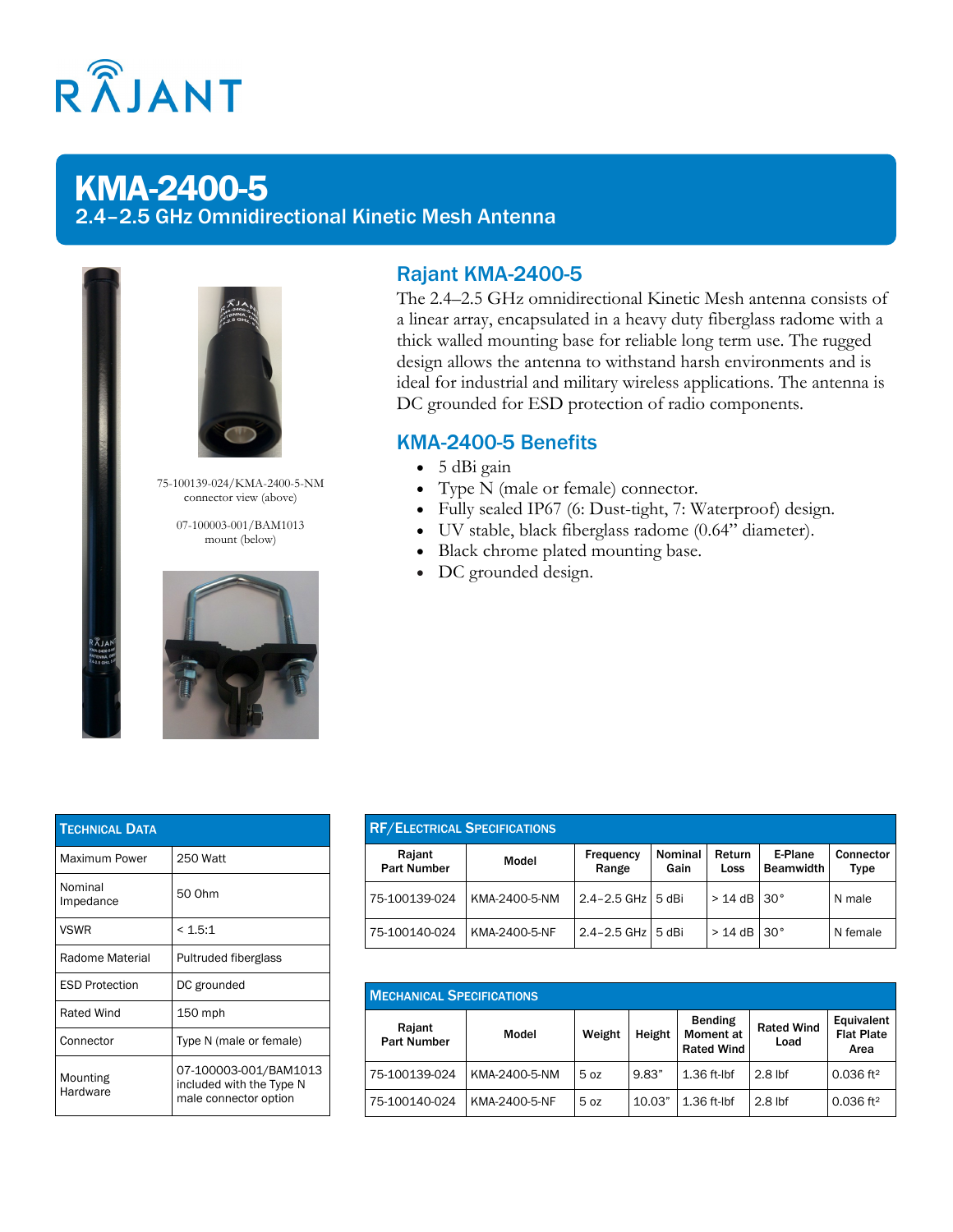# Rajant KMA-2400-5

### E-Plane Radiation Pattern